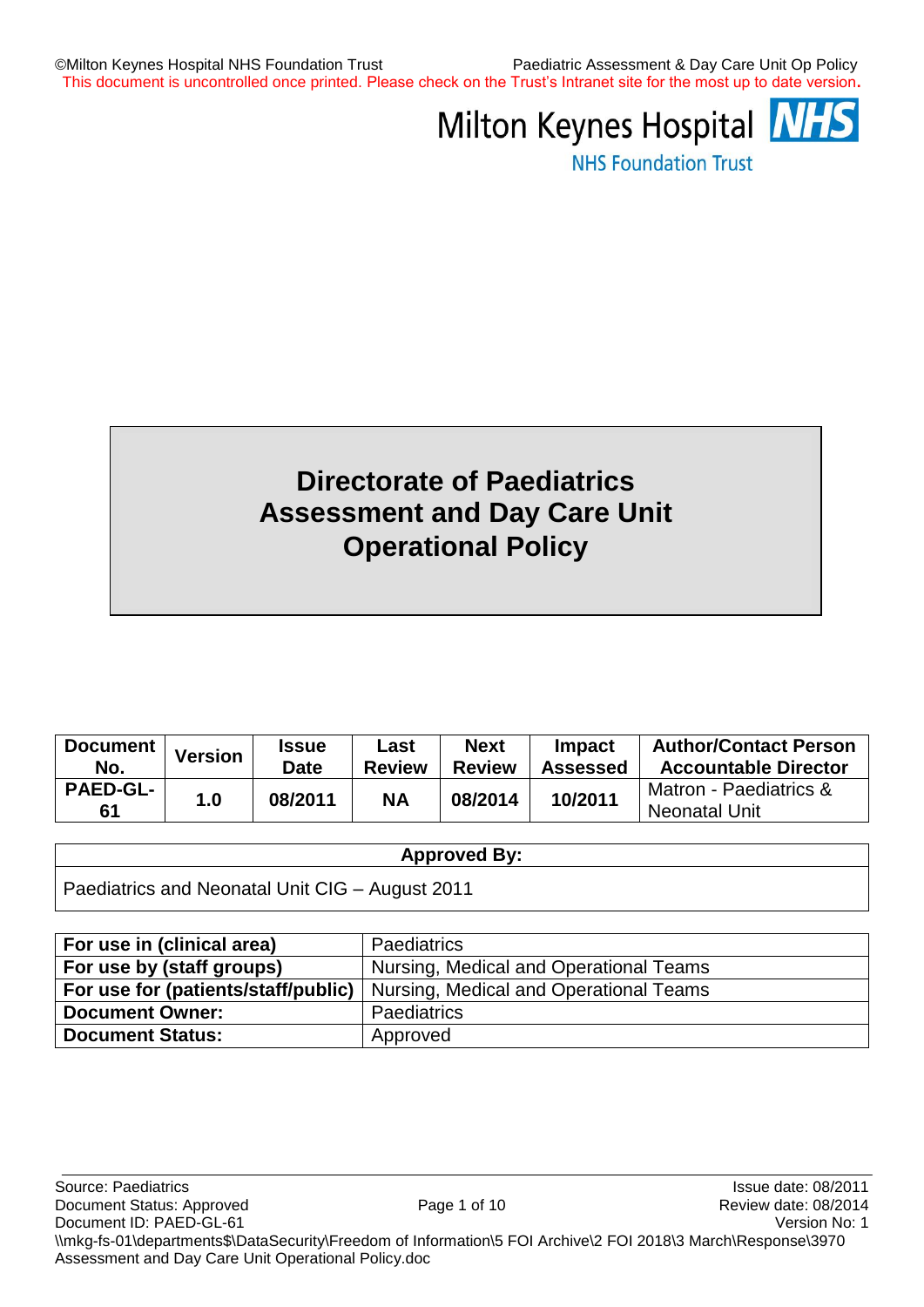#### **Disclaimer**

Since every patient's history is different, and even the most exhaustive sources of information cannot cover every possible eventuality, you should be aware that all information is provided in this document on the basis that the healthcare professionals responsible for patient care will retain full and sole responsibility for decisions relating to patient care; the document is intended to supplement, not substitute for, the expertise and judgment of physicians, pharmacists or other healthcare professionals and should not be taken as an indication of suitability of a particular treatment for a particular individual.

The ultimate responsibility for the use of the guideline, dosage of drugs and correct following of instructions as well as the interpretation of the published material **lies solely with you** as the medical practitioner.

### **Document History**

| <b>Version</b> | <b>Date</b> | <b>Name</b> | Reason                                                                                                                                                     |
|----------------|-------------|-------------|------------------------------------------------------------------------------------------------------------------------------------------------------------|
|                | 08/2011     |             | New policy developed to provide clear pathways of<br>communication and responsibilities during increased<br>activity and maintain high clinical standards. |
|                |             |             |                                                                                                                                                            |
|                |             |             |                                                                                                                                                            |
|                |             |             |                                                                                                                                                            |
|                |             |             |                                                                                                                                                            |
|                |             |             |                                                                                                                                                            |
|                |             |             |                                                                                                                                                            |

### **Consultation History**

| <b>Stakeholders</b>                                     | Area of                                    | <b>Date</b><br><b>Sent</b> | <b>Date</b>                       | <b>Comments</b> | <b>Changes Made</b> |
|---------------------------------------------------------|--------------------------------------------|----------------------------|-----------------------------------|-----------------|---------------------|
| <b>Name</b><br><b>Consultants</b><br><b>Paediatrics</b> | <b>Expertise</b><br><b>Paediatrics</b>     | July<br>2011               | <b>Received</b><br>August<br>2011 | <b>Yes</b>      | Yes                 |
|                                                         | Clinical<br>Practice<br>Facilitator        | July<br>2011               | August<br>2011                    | <b>Yes</b>      | Yes                 |
| <b>Ward Sisters</b>                                     | Ward 5, PAU                                | July<br>2011               | August<br>2011                    | <b>Yes</b>      | <b>No</b>           |
| <b>Specialist</b><br><b>Nurses</b>                      | Respiratory<br>and Diabetes                | July<br>2011               | August<br>2011                    |                 |                     |
|                                                         | Interim<br>Assistant<br>General<br>Manager | July<br>2011               | August<br>2011                    | <b>Yes</b>      | Yes                 |
|                                                         |                                            |                            |                                   |                 |                     |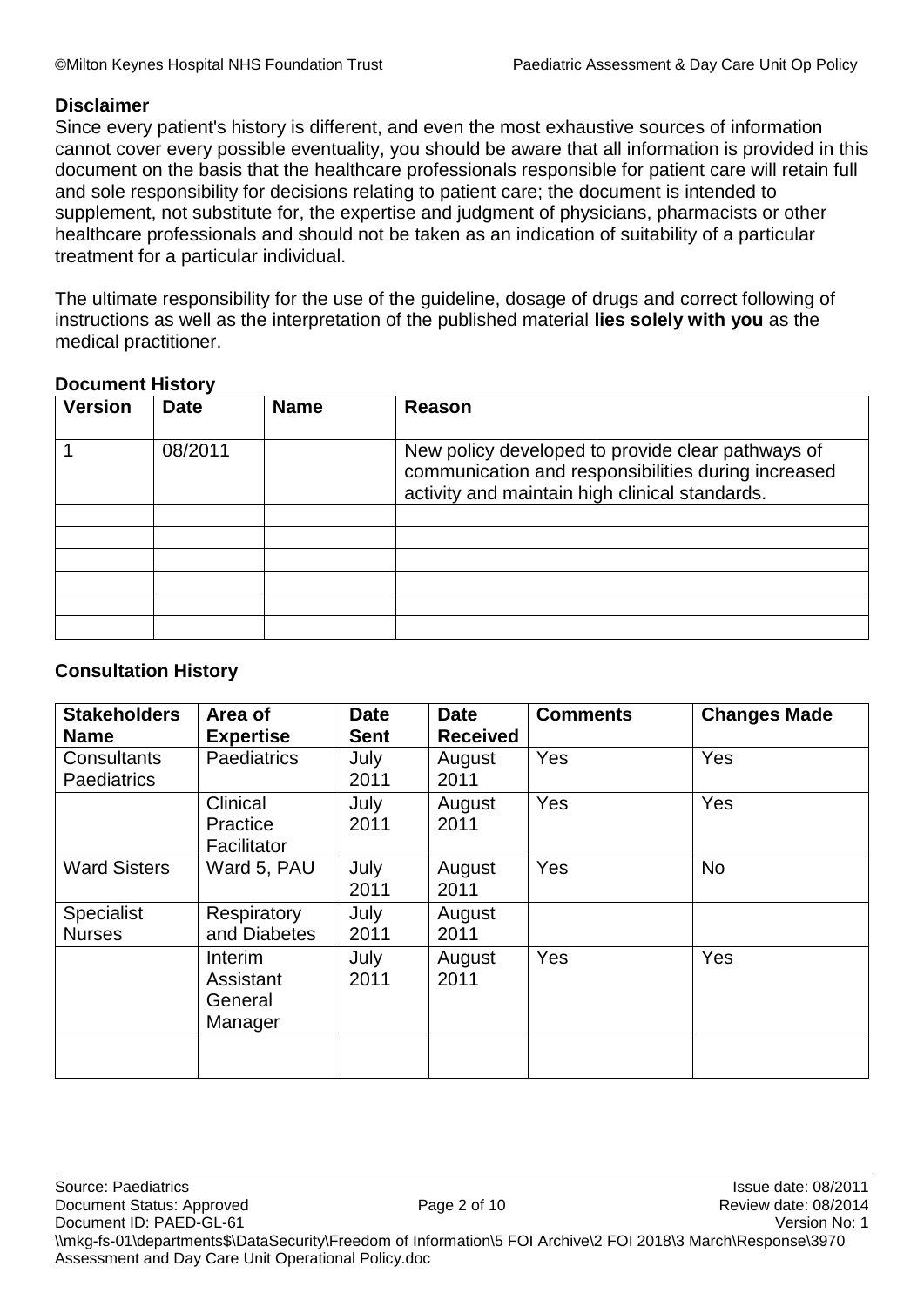### **Contents**

| 1.0  |                                                                    |  |
|------|--------------------------------------------------------------------|--|
| 2.0  |                                                                    |  |
| 3.0  |                                                                    |  |
| 4.0  |                                                                    |  |
| 7.0  |                                                                    |  |
| 8.0  |                                                                    |  |
| 9.0  |                                                                    |  |
|      |                                                                    |  |
| 11.0 |                                                                    |  |
| 12.0 | Performance Evaluation and Quality Assurance/Clinical Governance 7 |  |
| 13.0 |                                                                    |  |
| 14.0 |                                                                    |  |
| 15.0 |                                                                    |  |
| 6.0  |                                                                    |  |
| 7.0  |                                                                    |  |
| 8.0  |                                                                    |  |
| 9.0  |                                                                    |  |
| 10.0 |                                                                    |  |
| 11.0 |                                                                    |  |
| 12.0 |                                                                    |  |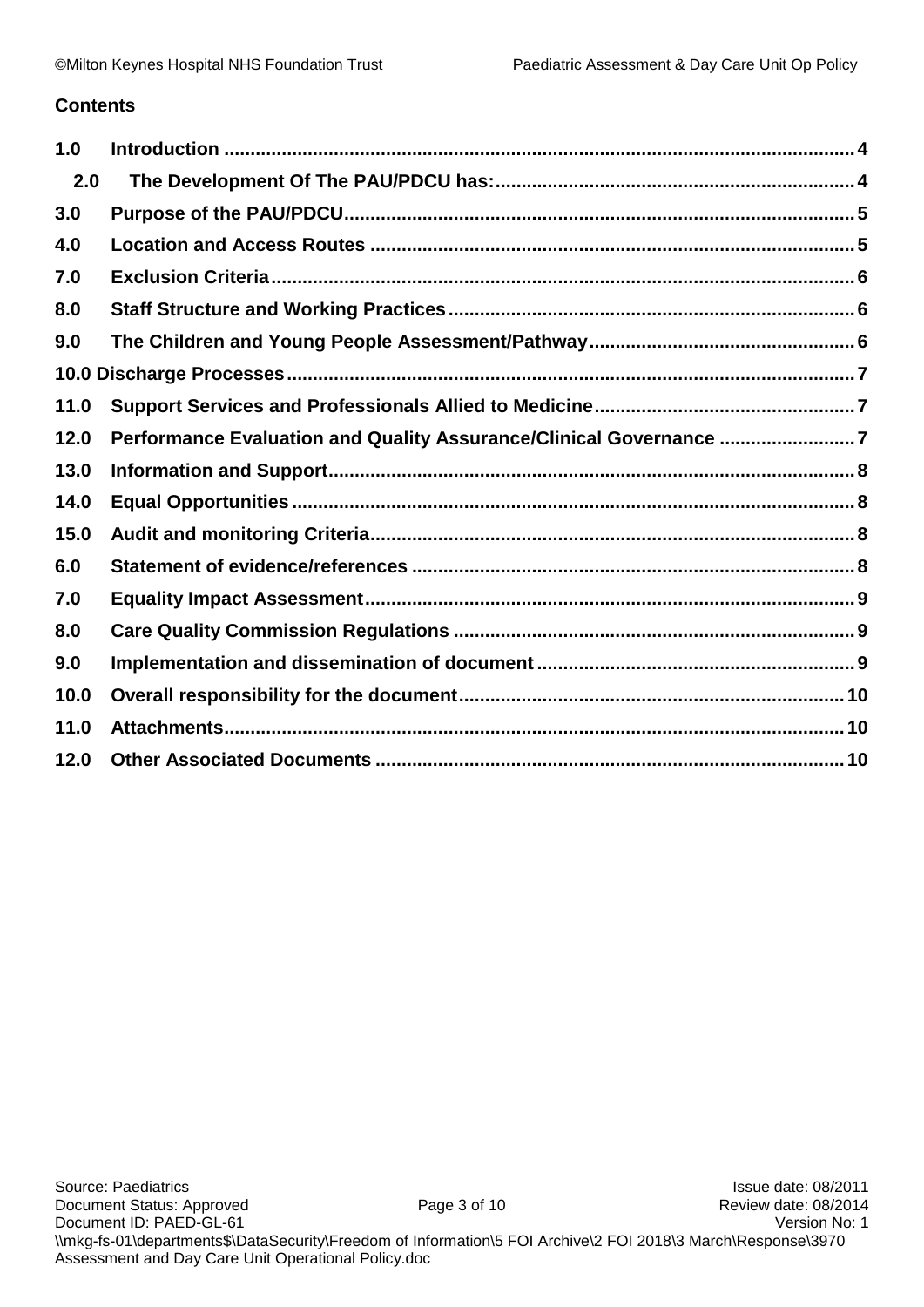#### <span id="page-3-0"></span>**1.0 Introduction**

The Paediatric Assessment Unit (PAU) is a dedicated paediatric facility with appropriately trained nursing and medical staff, Providing:

"*ill children and Young people … with access to high quality, evidence-based care developed through clinical governance and delivered by staff who have the right skills for assessment and diagnosis, treatment and ongoing care".*

(National Service Framework for Children and Young People September 2004) –NSF.

The area is divided into two, with one providing emergency assessment and the other a planned care service. Both areas only receive Children and Young People who have been referred, mainly from Primary care and the Accident and Emergency Department.

PAU is a 6 bedded short stay assessment area for all emergency paediatric referrals to the trust, via the General Practitioner (GP), including MKDOC and A&E. There may also be a limited number of referrals from other sources e.g. the Community Paediatric Nursing Team, the Health Visitor and for Red Box patients who have long standing complex conditions. The Children and Young People are between the ages of 0 – 15 years and 364 days. The PAU is a facility offering prompt, specialised evaluation of the presenting symptoms by appropriately skilled/trained staff in an holistic manner with reference to the whole family unit.

The Paediatric Day Care (PDCU) facility is a dedicated 6 bedded area for planned outpatient investigations, treatment and follow up of children and young people, referred by the Paediatric Team or GP.

The Paediatric Consultant on call will have ultimate responsibility for the Children and Young People whilst they are on the unit. The overall management of the PAU/PDCU will be provided by the Matron for Children and Young People. All staff will be responsible for the safeguarding of the Children and Young People's welfare as per the MKGH Trust Policy.

### <span id="page-3-1"></span>**2.0 The Development Of The PAU/PDCU has:**

- 2.1) Enabled the creation and implementation of a Pathway designed around the needs of the Children and Young People and their family of Milton Keynes.
- 2.2) Ensured Trust compliance with government recommendations for emergency paediatric care standards.
- *2.3)* Empowered staff to innovate and extend practice to improve patient care, **"***ensuring that staff of sufficient seniority and relevant experience are available to take rapid and effective decisions".* (NSF September 2004)
- 2.4) Minimised inappropriate admissions to paediatric in-patient beds by appropriate rapid assessment and diagnosis/treatment.
- 2.5) Reduced pressures on the Accident & Emergency (A&E) department.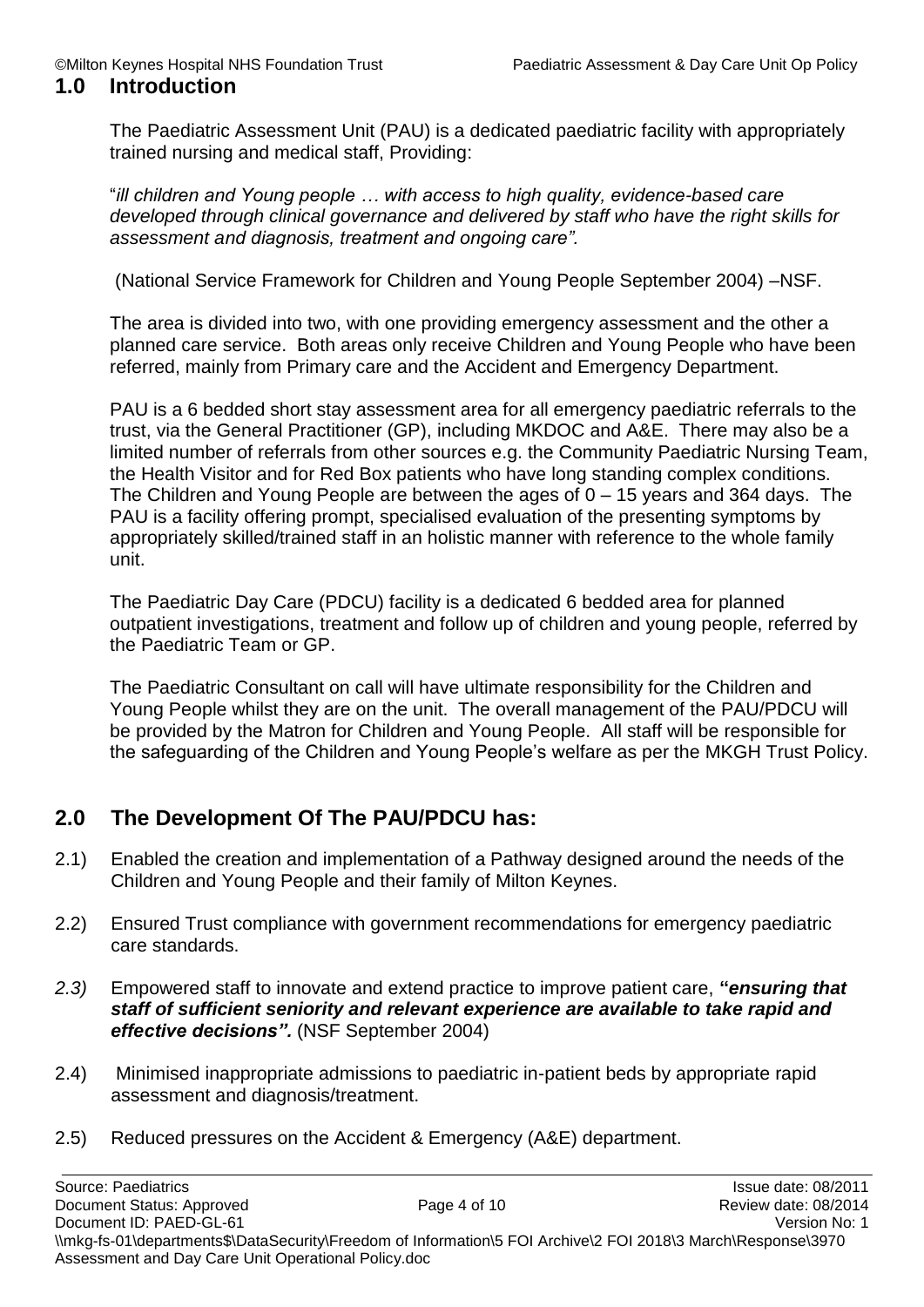# <span id="page-4-0"></span>**3.0 Purpose of the PAU/PDCU**

- 3.1) To provide an appropriate environment for the assessment of Children and Young People referred to the trust in an area dedicated to their care, with appropriate surroundings, away from the sights and sounds of a busy A&E department. With staff trained specifically to care for Children and Young People.
- 3.2) To provide appropriate nursing and medical care to Children and Young People whose symptoms require a period of assessment and observation prior to paediatric intervention. To safely discharge Children and Young People if the decision is made not to admit.
- 3.3) To review Children and Young People and the continued care/investigations required in a planned manner within the Day Care facility.
- 3.4) To utilise all paediatric beds more effectively in line with the NSF for Children and Young People.

### <span id="page-4-1"></span>**4.0 Location and Access Routes**

- 4.1) The PAU is located adjacent to the Paediatric Ward with access via the main door to the unit and the Ward.
- 4.2) Children and Young People transferred from A&E will be moved internally as per trust policy on patient transportation.
- 4.3) GP referrals that have been assessed by the GP, and accepted by the on-call paediatric team, should enter the PAU directly. The unit is open from 0800 to 2000 during the summer months and open 24 hours a day over the winter period.

### **5.0 Service Access for Children and Young People**

- 5.1) The PAU will be staffed 365 days a year 12 hours a day. During the winter months PAU will be open the PAU 24/7 and this will be communicated with the trust accordingly and an increase of nursing staff will be put in place as necessary.
- 5.2) It is expected that all GP referrals to the Trust for emergency paediatric assessment/intervention will be seen on the PAU. If the PAU is full to capacity the on-call paediatric team will be asked to review Children and Young People in the A&E.

### **6.0 Admission to the PAU/PDCU**

- 6.1) The on-call paediatric team and the GP/referring doctor agree the decision to admit to the PAU for a period of assessment.
- 6.2) Once a decision has been made for a patient to be assessed on the PAU, the nurse in charge of PAU will be informed by the on-take accepting Doctor.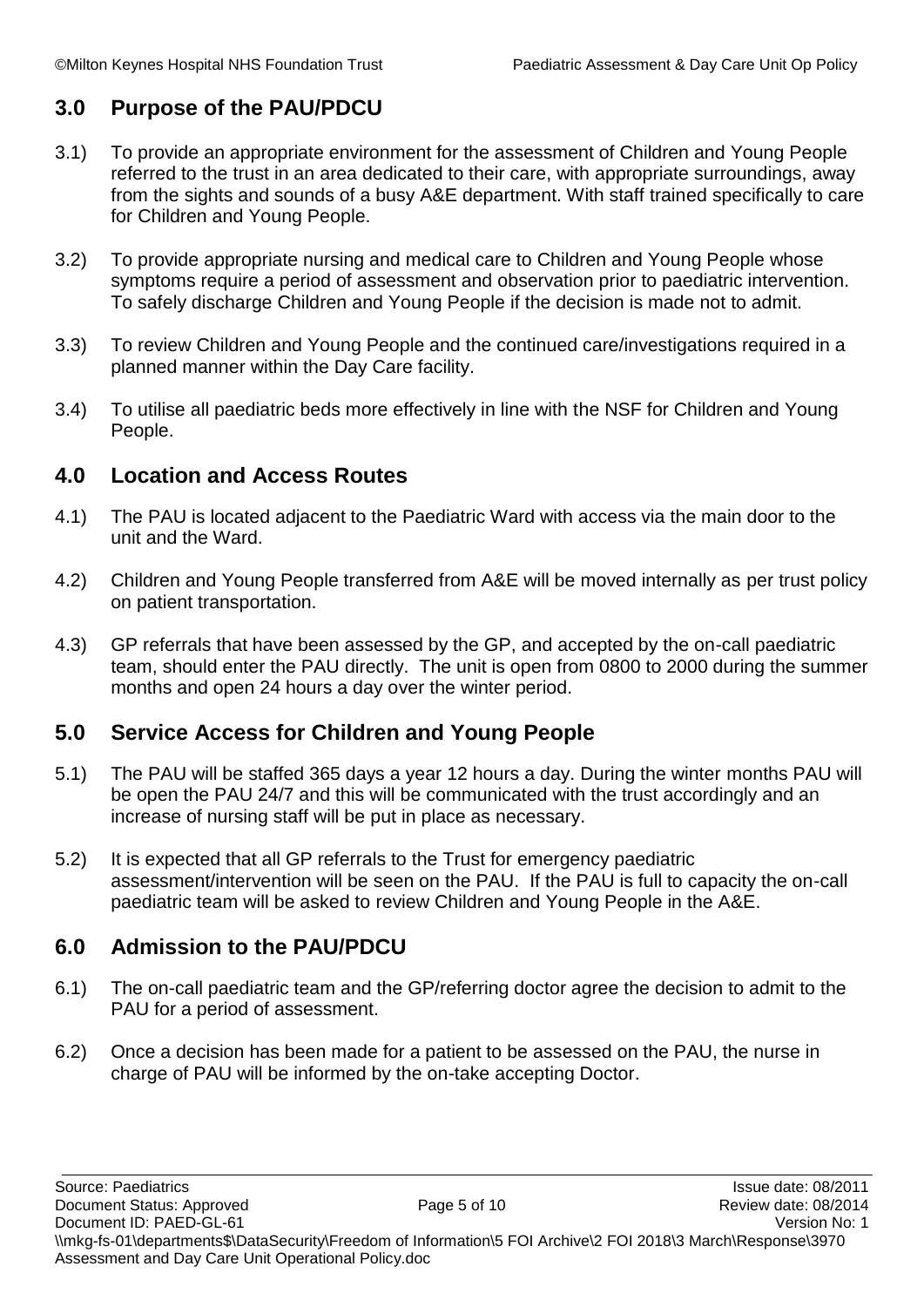©Milton Keynes Hospital NHS Foundation Trust Paediatric Assessment & Day Care Unit Op Policy

6.3) If a review of a pre-existing condition or planned investigations are required the Child/Young Person will be referred to the Day Care facility and seen on an Out - Patient basis with a dedicated, timed slot.

## <span id="page-5-0"></span>**7.0 Exclusion Criteria**

- 7.1) Any Children and Young People not admitted under the care of the paediatricians.
- 7.2) Children and Young People requiring immediate resuscitation and those who are critically unwell/haemodynamically unstable and requiring high dependency care.
- 7.3) Children and Young People transferred from the Intensive Care Unit.
- 7.4) Any Children and Young People over the age of 15 years and 364 days, unless still under the care of the paediatricians.

# <span id="page-5-1"></span>**8.0 Staff Structure and Working Practices**

- 8.1) The Senior Doctors role in the PAU will be to assess the patient and **establish the care pathway within 4 hrs** of the Child or Young Persons arrival to the PAU.
- 8.2) The nurse in charge of the shift on PAU/PDCU will be responsible for the operational management of the unit.
- 8.3) All Children and Young People will be assessed using the Paediatric shared documentation.
- 8.4) Each shift will have a staffing skill mix to reflect the varying needs / dependency of the Children and Young People.
- 8.5) Health care assistants will directly support the nursing and medical staff as required.

### <span id="page-5-2"></span>**9.0 The Children and Young People Assessment/Pathway**

- 9.1) For GP/MKDOC referrals, the GP will provide the patient with a letter describing the presenting symptoms, relevant history and current drug therapy.
- 9.2) All Children and Young People admitted as an emergency will be admitted as an "Inpatient" on to the CRS system.
- 9.3) All Children and Young People who require review after an initial consultation by the GP or Paediatric Team who cannot be seen within the Paediatric Day Care area will be admitted as a "Day Attender" on to the PAS system.
- 9.4) All Children and Young People will be admitted onto the JONAH capacity management system, allowing for the collection and retrieval of statistics related to the pathway through the PAU.
- 9.5) Children and Young People admitted to the PAU from A&E will have had an initial assessment by the A&E Doctor.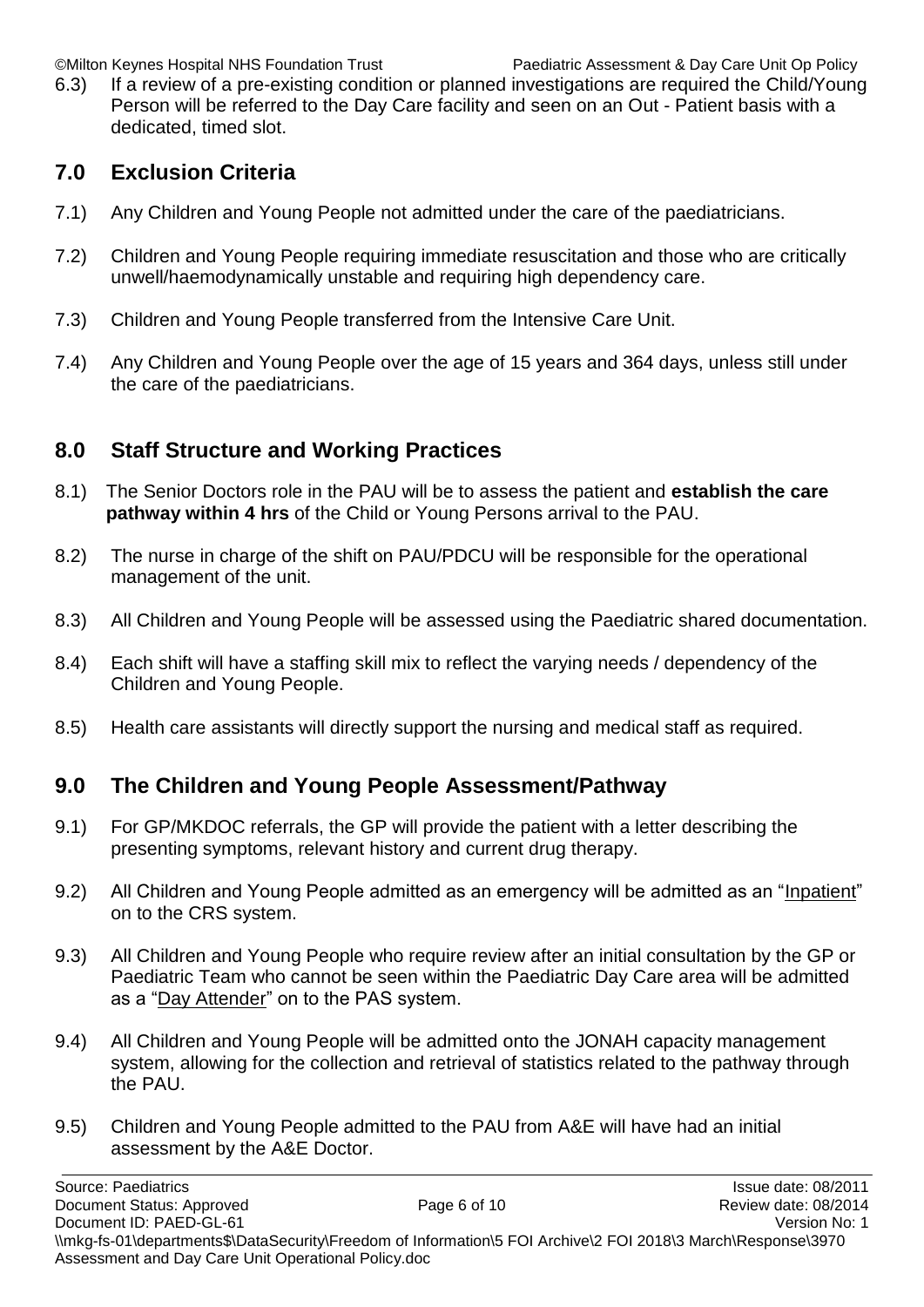9.6) If the Child/Young Person requires a longer period of assessment/intervention, arrangements will be made for transfer to Ward 5.

### <span id="page-6-0"></span>**10.0 Discharge Processes**

- 10.1) All children/young people will be reviewed by a senior paediatrician and decisions regarding appropriate safe discharge documented.
- 10.2) Where applicable children/young people will be discharged by nursing staff using clear guidelines based around specific conditions; as agreed by the paediatric directorate
- 10.3) A variety of discharge solutions will be employed to minimise hospital admissions whilst maintaining the child/young persons safety. These include open access for the first 24 hours, referral to the Community Based Nursing Team and referral back to their GP.
- 10.4) At the point of discharge all children/young people will be given a discharge summary regarding their care and treatment with a copy for their GP.

### <span id="page-6-1"></span>**11.0 Support Services and Professionals Allied to Medicine**

- 11.1) Pathology and imaging requests will be taken directly to the department to enable fasttracking of results enabling a speedier initiation of the pathway.
- 11.2) There will be direct liaison with the Community Paediatric Nursing Team where appropriate, to ensure prompt assessment of Children and Young People in need of this service, or those previously receiving it. Referrals will be made to other Professional's if appropriate.
- 11.3) Support Services and transfer team will facilitate the transportation of Children and Young People between the PAU, radiology, theatres, diagnostic services and wards.
- 11.4) The bed manager will be advised of the PAU activity at regular intervals and of any plans to admit the Child/Young Person.
- 11.5) Ward clerk(s) will provide administrative support to clinical staff and act as an ambassador for the PAU – meeting and greeting Children and Young People and family.
- 11.6) Training and development needs will be supported by the Trust as identified in the staff's annual Personal Development Plan.

### <span id="page-6-2"></span>**12.0 Performance Evaluation and Quality Assurance/Clinical Governance**

- 12.1) The Modern Matron for the PAU will provide regular statistical data to the Divisional Manager on request, and conduct audits as indicated for the PAU's effective operation.
- 12.2) Regular evaluations of the PAU will be undertaken and changes made to the service, as appropriate.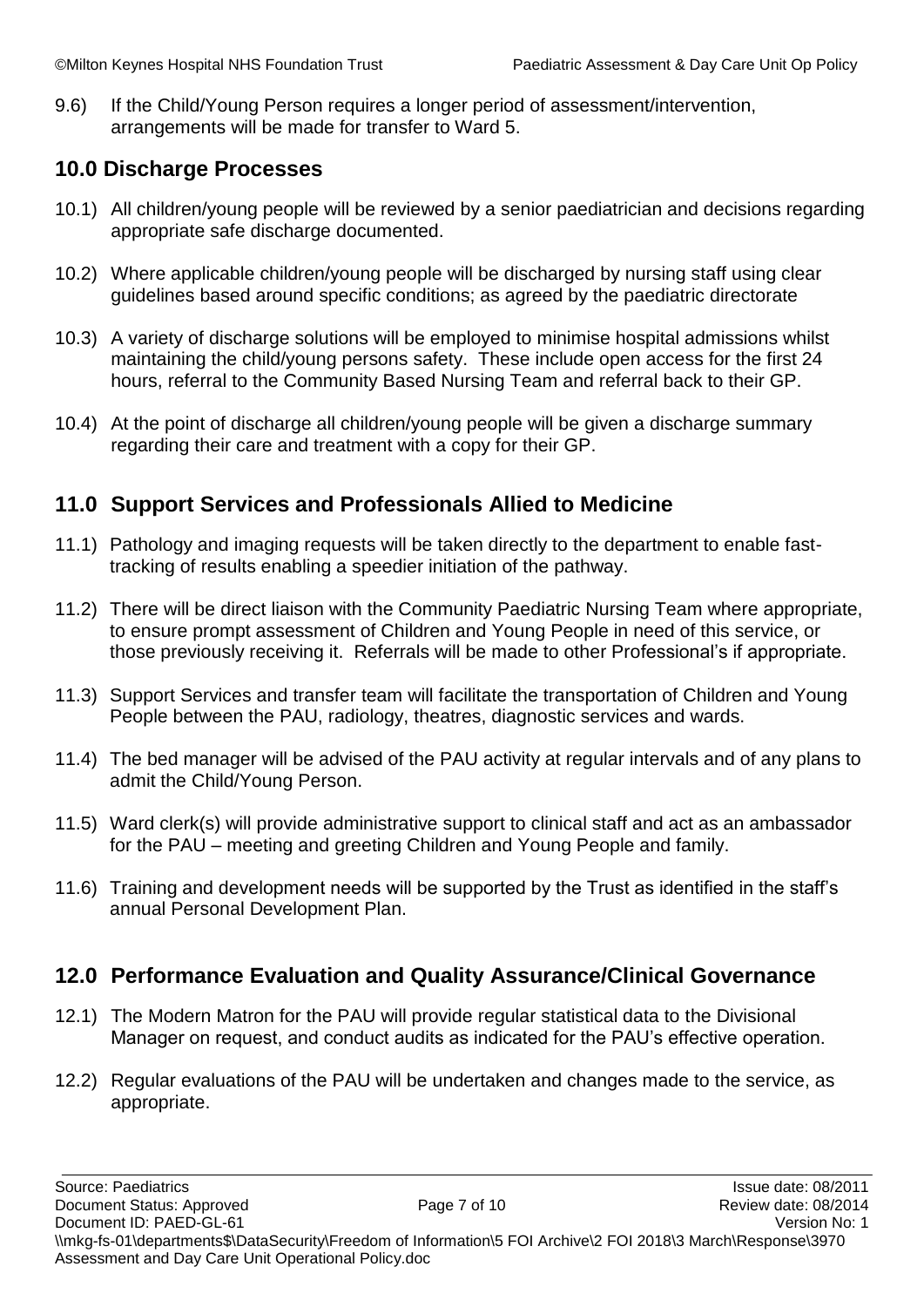©Milton Keynes Hospital NHS Foundation Trust Paediatric Assessment & Day Care Unit Op Policy

- 12.3) Clinical guidelines have been developed with the involvement of the relevant medical personnel.
- 12.4) All staff are encouraged to use clinical governance approach as part of their day to day practices.
- 12.5) All staff will use the internal reporting mechanisms highlighting clinical risks and use risk assessment to address clinical and non-clinical risks. Root cause analysis will be used to investigate incidents with an emphasis on an open and honest culture.

### <span id="page-7-0"></span>**13.0 Information and Support**

- 13.1) Children /Young People and their families will be provided with the appropriate information about their care/management in accordance with the Trust Policy on Data Protection and Confidentiality as well as "Your Guide to the NHS". There will be a leaflet in place to explain how the unit operates, information as to the processes Children and Young People may encounter and who staff are and how they are able to help them during their stay.
- 13.2) As part of the discharge procedure all Children and Young People will have a letter sent to the GP and all professionals involved in their care (copied to the patient or carer). Appropriate advice will be given as to continued treatment, drug therapies and implications for School attendance.
- 13.3) Patients and relatives will be able to offer their comments/complaints via the Trust's Complaints Procedure.

### <span id="page-7-1"></span>**14.0 Equal Opportunities**

14.1) All pay and non-pay staff will be subject to the same terms and conditions as determined by the Trust including Indemnity cover.

### <span id="page-7-2"></span>**15.0 Audit and monitoring Criteria**

| <b>Document Audit and Monitoring Table</b> |                                               |  |  |  |
|--------------------------------------------|-----------------------------------------------|--|--|--|
| <b>Monitoring</b><br>requirements:         | a) Processes and Pathways                     |  |  |  |
| <b>Monitoring Method:</b>                  | a) Data from Information Department and audit |  |  |  |
| <b>Monitoring prepared by:</b>             | a) Clinical Lead and Matron                   |  |  |  |
| <b>Monitoring presented to:</b>            | a) Paediatrics and NNU CSU/Governance Meeting |  |  |  |
| <b>Frequency of</b><br>presentation:       | a) Annually                                   |  |  |  |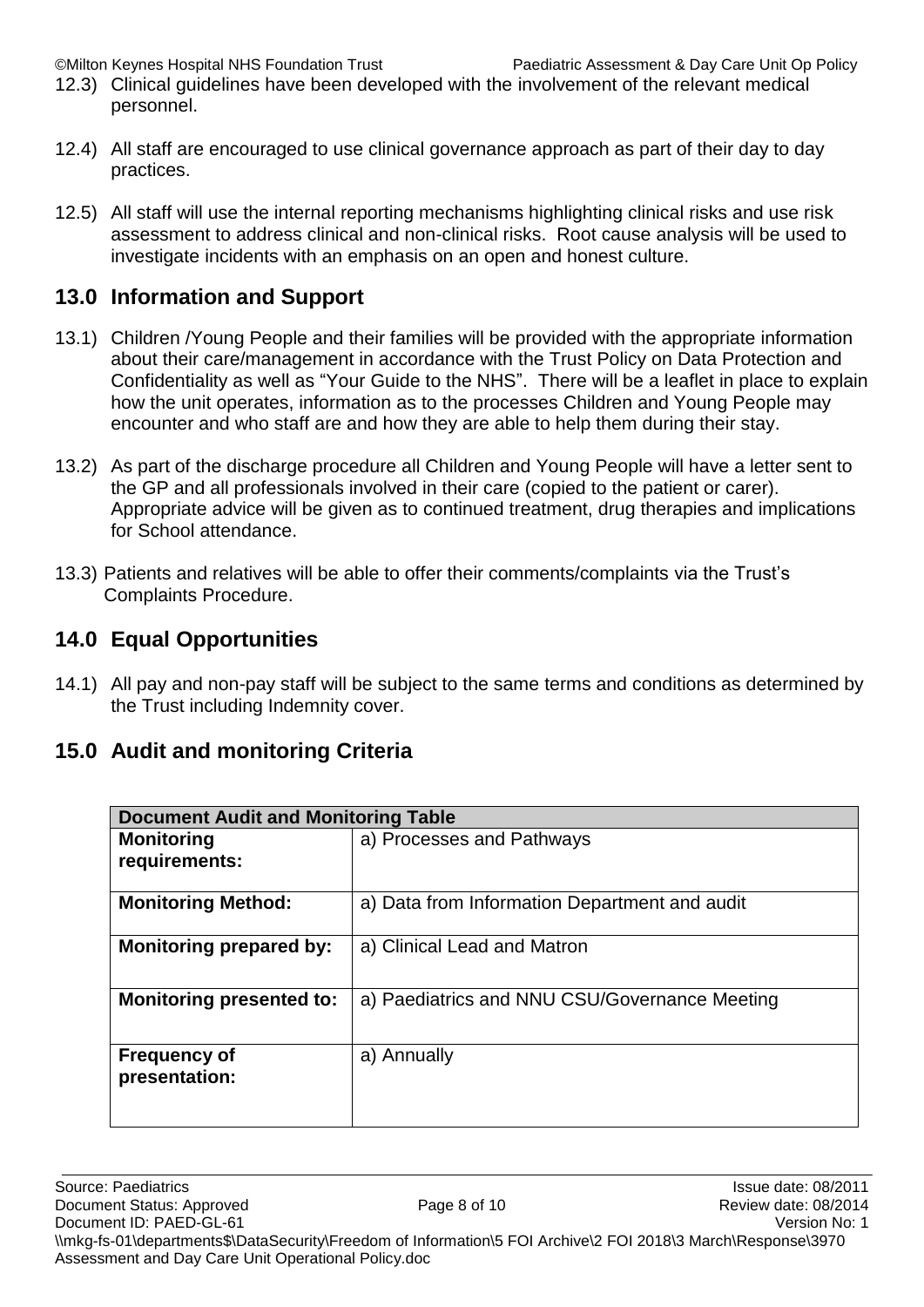### <span id="page-8-0"></span>**16.0 Statement of evidence/references**

Not Applicable

## <span id="page-8-1"></span>**17.0 Equality Impact Assessment**

| <b>Impact</b>                                                                                                                                                                        | Age | Disability | ace<br>œ | Gender | Religion<br>Belief | rientation<br>exua<br>Ō |
|--------------------------------------------------------------------------------------------------------------------------------------------------------------------------------------|-----|------------|----------|--------|--------------------|-------------------------|
| Do different groups have different needs,<br>experiences, issues and priorities in relation to the<br>proposed policy?                                                               | N   | N          | N        | N      | N                  | N                       |
| Is there potential for or evidence that the proposed<br>policy will not promote equality of opportunity for all<br>and promote good relations between different<br>groups?           | N   | N          | N        | N      | N                  | N                       |
| Is there potential for or evidence that the proposed<br>policy will affect different population groups differently<br>(including possibly discriminating against certain<br>groups)? | N   | N          | N        | N      | N                  | N                       |
| Is there public concern (including media, academic,<br>voluntary or sector specific interest) in potential<br>discrimination against a particular population group or<br>groups?     | N   | N          | N        | N      | N                  | N                       |

# <span id="page-8-2"></span>**18.0 Care Quality Commission Regulations**

| Area                      | <b>Definition/Evidence</b>                                      |  |  |  |
|---------------------------|-----------------------------------------------------------------|--|--|--|
| Involvement and           | <b>Meets Outcome 1</b>                                          |  |  |  |
| <b>Information</b>        | Ensures that clear lines of communication during high activity  |  |  |  |
|                           | periods maintain safe standard of care.                         |  |  |  |
| <b>Personalised Care,</b> | <b>Meets Outcome 4</b>                                          |  |  |  |
| <b>Treatment and</b>      | Outlines the contingency plans to respond to additional demands |  |  |  |
| support                   | while maintaining safe and high quality care.                   |  |  |  |
| <b>Safeguarding and</b>   | <b>Meets Outcome 10</b>                                         |  |  |  |
| <b>Safety</b>             | Informs staff of the security arrangements in place regarding   |  |  |  |
|                           | accessing the ward.                                             |  |  |  |
| <b>Suitability of</b>     | <b>Meets Outcome 13</b>                                         |  |  |  |
| <b>Staffing</b>           | Outlines how to respond to unexpected and changing              |  |  |  |
|                           | circumstances in service provision.                             |  |  |  |
| <b>Quality and</b>        | <b>Meets Outcome 16</b>                                         |  |  |  |
| <b>Management</b>         | Ensures that the service provided is continuously evaluated by  |  |  |  |
|                           | collecting and analysing the data.                              |  |  |  |
|                           |                                                                 |  |  |  |